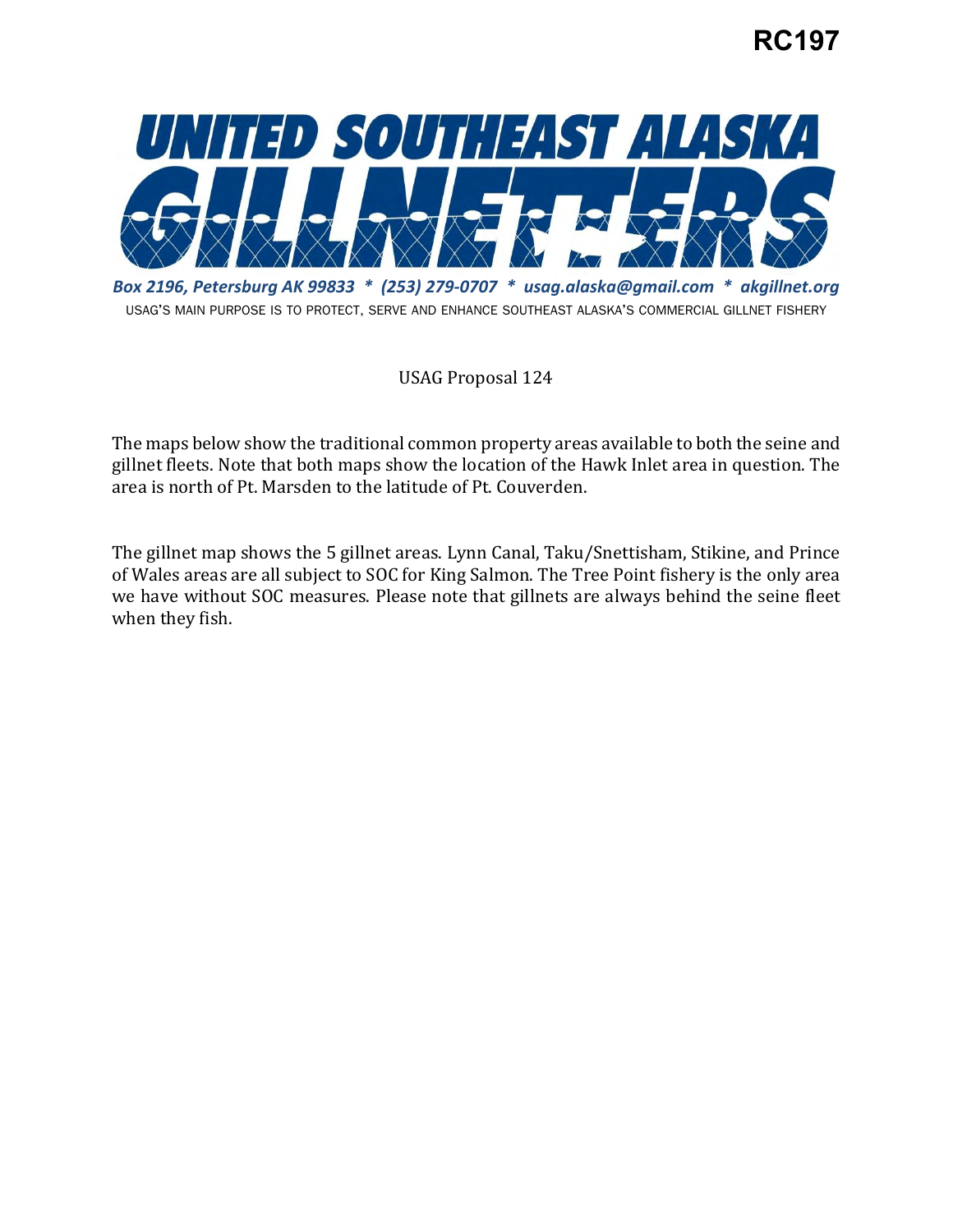## **Purse Seine Fishing Areas**